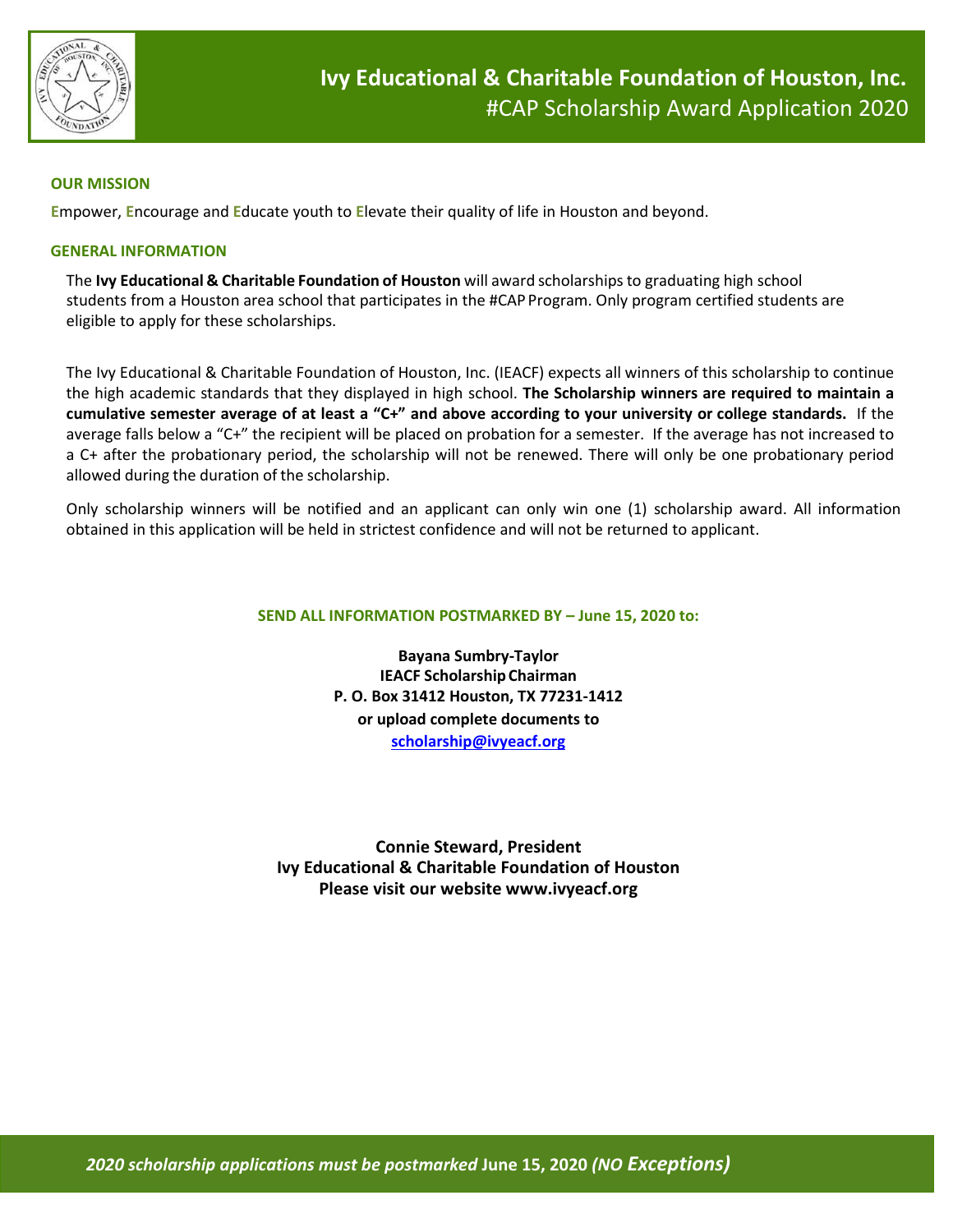

# **CHECKLIST**

## **APPLICATION PACKAGE**

### **A complete application package MUST include:**

- A completed IEACF scholarship application *(Preferably typed, or neatly written in blue or black ink will be permitted. We are not responsible if application is not legible. No pencil.)*
- $\Box$  Your official transcript that includes STAAR scores,

Original essay *(limit of 500 words typed and double-spaced)* in which you

- (a) state why you expect to be successful in college
- (b) indicate how this scholarship will help you achieve your success
- $\Box$  Documentation of acceptance to institutions of highereducation
- A recent photo *(No selfies; photo will not bereturned)*

 $\Box$  A copy of your FAFSA4caster or FAFSA Estimated Federal Student Aid Eligibility report, with calculated EFC (Estimated Family Contribution). You will need 2019 Federal Income Tax Return information. The FAFSA4caster website i[s https://fafsa4caster.ed.gov.](https://fafsa4caster.ed.gov/) See your school counselor for instructions.

> **Bayana Sumbry-Taylor IEACF ScholarshipChairman P. O. Box 31412 Houston, TX 77231-1412 [scholarship@ivyeacf.org](mailto:scholarship@ivyeacf.org)**

**Connie Steward, President Ivy Educational & Charitable Foundation of Houston Please visit our website [www.ivyeacf.org](http://www.ivyeacf.org/)**

*2020 scholarship applications must be postmarked by* **June 15, 2020** *(NO Exceptions)*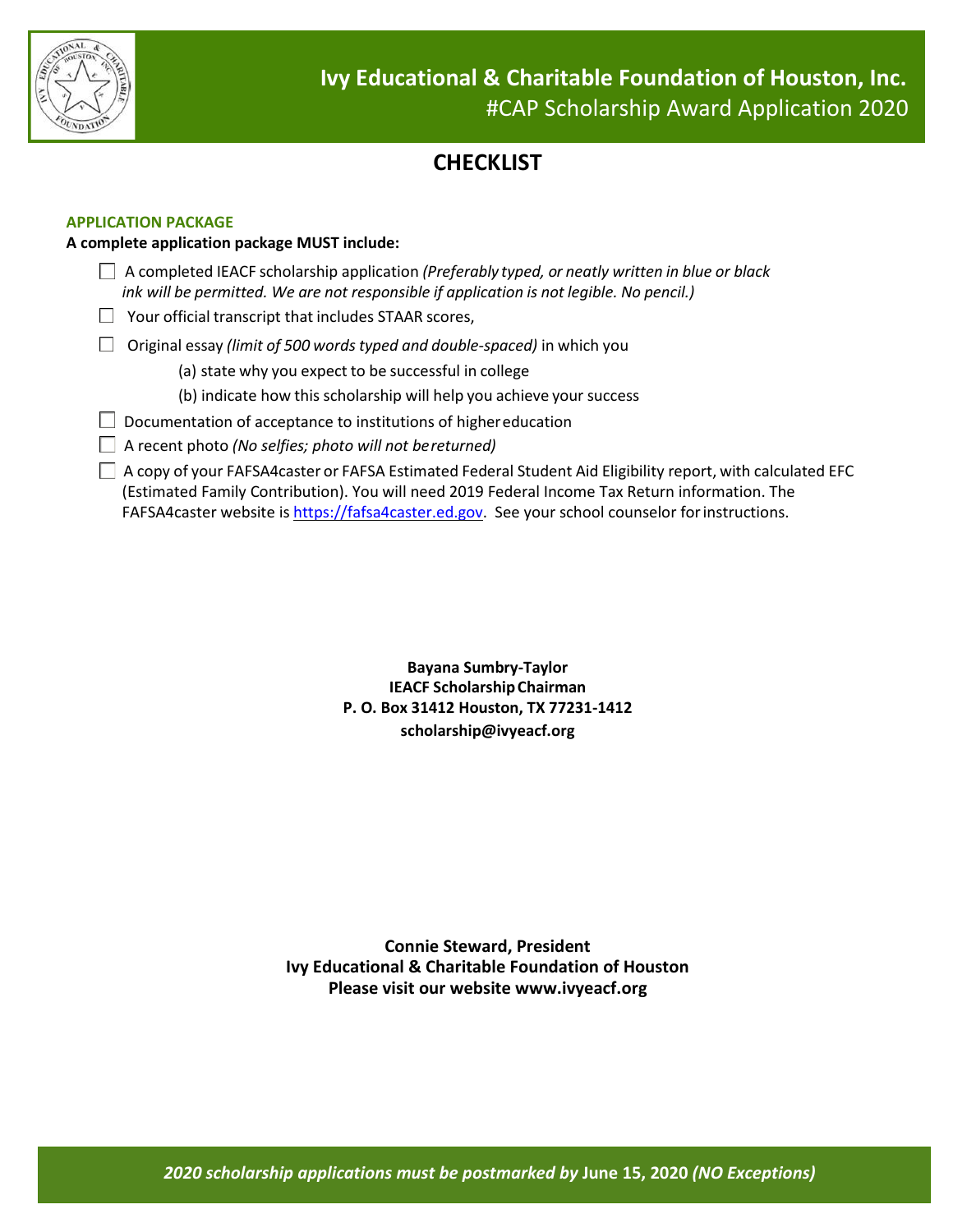

# **Ivy Educational & Charitable Foundation of Houston, Inc.** #CAP Scholarship Award Application 2020

| <b>APPLICANT INFORMATION</b> |  |  |  |  |  |
|------------------------------|--|--|--|--|--|
|------------------------------|--|--|--|--|--|

| <b>AFFLIGAIVE IIVI OINVIATIOIV</b>                                                                                               |                   |  |  |  |  |
|----------------------------------------------------------------------------------------------------------------------------------|-------------------|--|--|--|--|
| <b>First Name</b><br>Last Name                                                                                                   | Middle Name       |  |  |  |  |
| Apt/Unit#<br>Address<br>City                                                                                                     | State<br>Zip      |  |  |  |  |
| SSN<br>Email                                                                                                                     |                   |  |  |  |  |
| Date of Birth<br>Phone<br>Cell                                                                                                   | Age<br>Date       |  |  |  |  |
| FAMILY INFORMATION                                                                                                               |                   |  |  |  |  |
| Father's Name<br>Last Name                                                                                                       | Middle Name       |  |  |  |  |
| Apt/Unit#<br>Address<br>City                                                                                                     | State<br>Zip      |  |  |  |  |
| Occupation<br>Phone                                                                                                              |                   |  |  |  |  |
| Mother's Name<br>Last Name                                                                                                       | Middle Name       |  |  |  |  |
| Apt/Unit #<br>Address<br>City                                                                                                    | State<br>Zip      |  |  |  |  |
| Phone<br>Occupation                                                                                                              |                   |  |  |  |  |
| Number of siblings currently in college<br>Number of dependent children                                                          |                   |  |  |  |  |
|                                                                                                                                  |                   |  |  |  |  |
| FINANCIAL: Please check the amount that best describes your family's annual gross income:                                        |                   |  |  |  |  |
| Less Than \$10,000<br>\$10,000 to \$20,000<br>$\Box$ \$30,001 to \$40,000<br>$\Box$ \$20,001 to \$30,000<br>\$40,001 to \$50,000 |                   |  |  |  |  |
| \$50,001 to \$60,000<br>\$60,001 to \$70,000<br>$\Box$ \$70,001 to \$80,000<br>580,001 to \$90,000                               | \$90,001 or above |  |  |  |  |
| <b>HIGH SCHOOL INFORMATION</b>                                                                                                   |                   |  |  |  |  |
| Number in Graduating Class<br>High School                                                                                        |                   |  |  |  |  |
| Last Semester's GPA<br>Cumulative GPA (last 4 years rank in graduating class)                                                    |                   |  |  |  |  |
| <b>COLLEGES/UNIVERSITIES YOU'VE APPLIED FOR ADMISSION</b> (continue on additional page if necessary)                             |                   |  |  |  |  |
| College/University Name                                                                                                          | City/State        |  |  |  |  |
| College/University Name                                                                                                          | City/State        |  |  |  |  |
| College/University Name                                                                                                          | City/State        |  |  |  |  |
| <b>SCHOLARSHIPS OR LOANS YOU HAVE APPLIED FOR</b> (continue on additional page if necessary)                                     |                   |  |  |  |  |
| Scholarship/Loan                                                                                                                 | Amount            |  |  |  |  |
|                                                                                                                                  |                   |  |  |  |  |
|                                                                                                                                  |                   |  |  |  |  |
| 2020 scholarship applications must be postmarked by June 15, 2020 (NO Exceptions)                                                |                   |  |  |  |  |